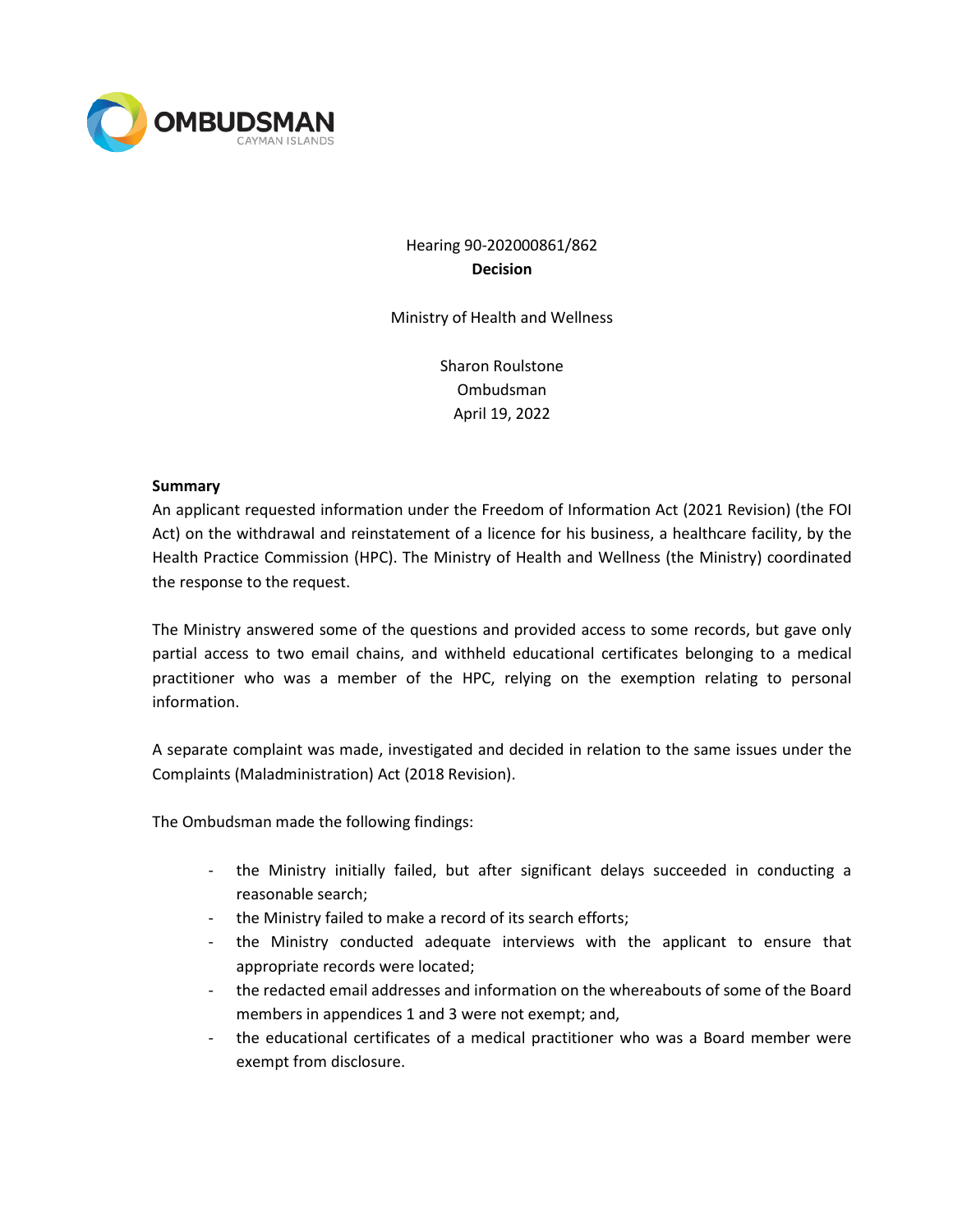The Ombudsman also found that the decisions of the HPC in relation to the applicant's business were insufficiently documented and no reasons were given, in contravention of the FOI Act. As well, the Ministry failed to transfer the requests and did not conduct internal reviews when asked to do so.

The Ombudsman required the full disclosure of the appendices containing the email chains, including the email addresses and information on the whereabouts of some Board members.

Since some of the email chains contain sensitive information relating to the applicant and his business, the disclosure of the appendices is to the applicant only, not to the world at large.

# **Statutes [1](#page-1-0) considered**

Freedom of Information Law (2021 Revision) (FOI Act) Freedom of Information (General) Regulation (2021 Revision) (FOI Regulations)

# **Contents**

# **A. INTRODUCTION**

- [1] On 26 July 2020 the applicant made a request to the Ministry of Health under the FOI Act (which eventually became our appeal 202000861) for information relating to the HPC's decision to withdraw the applicant's healthcare business license on 30 June 2020 and the subsequent reversal of that decision on 1 September 2020. The request was for the following:
	- 1. Information to confirm that the decision to prohibit Pensum's stem cell operation, per the Health Practice Commission (HPC) Letter dated 30 June 2020 was taken at a properly constituted board meeting. (N.B. minutes of HPC board meeting);
	- 2. Any documents disclosing HPC members and any other persons who attended or provided background support to meetings or any ancillary discussions giving rise to the Prohibition Notice;
	- 3. In respect of all medical practitioners who were HPC Members on or around 30 June 2020, copies of their professional certification and any other information under which they are licensed to practice medicine in the Cayman Islands;

<span id="page-1-0"></span><sup>1</sup> In this decision, all references to sections are to sections of the Freedom of Information Act (2021 Revision), and all references to regulations are to the Freedom of Information (General) Regulations (2021 Revision), unless otherwise specified.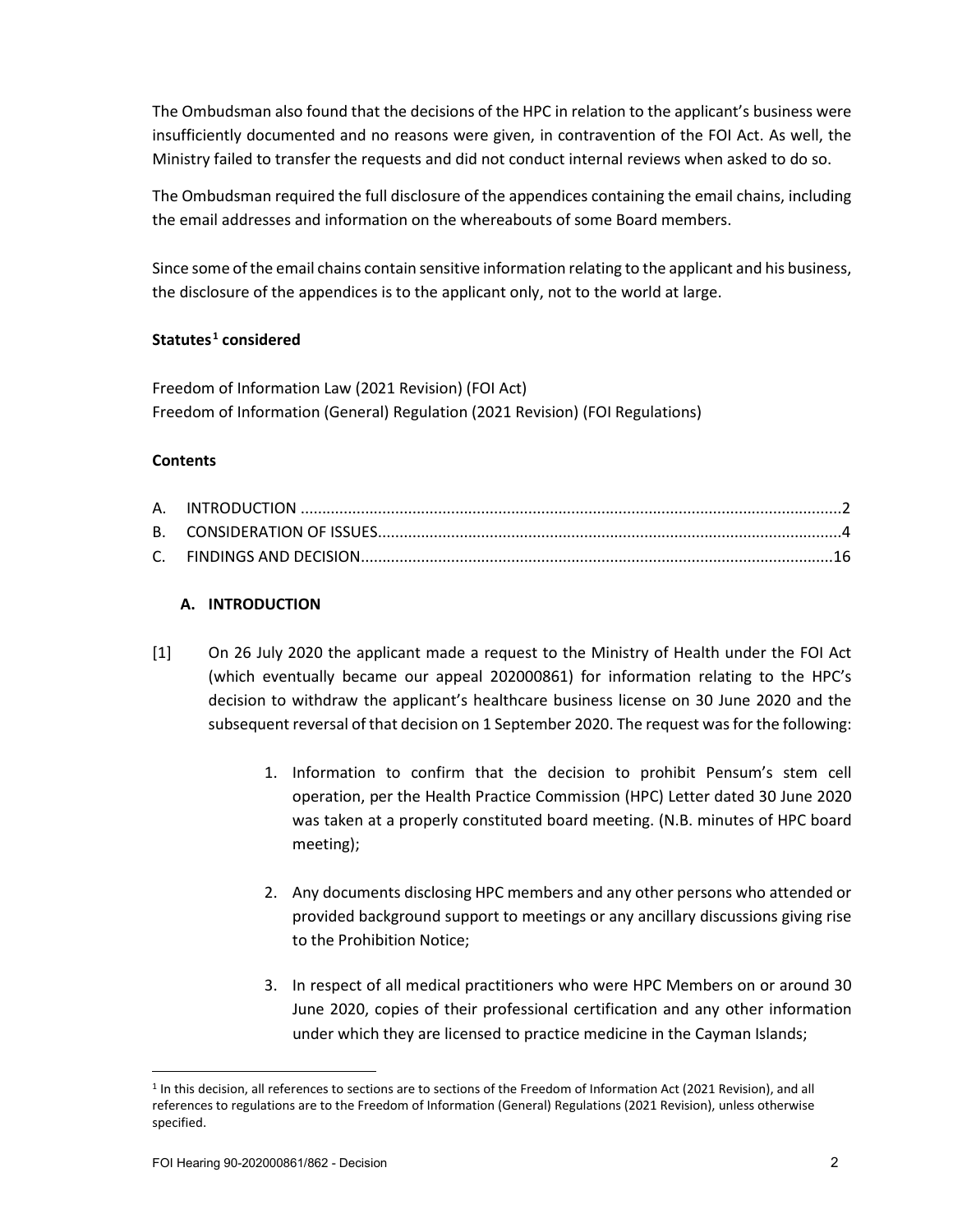- 4. Copies of all information related to the application and grant of Pensum's Health Facility Licence in 2019 and 2020, including all information on file, the Inspector's report and information in any way connected to the Inspector;
- 5. A copy of the Register of Beneficial Interests and any associated information to include each HPC Member on 30 June 2020 and each current member.
- [2] On 17 August 2020 the applicant made another request (which eventually became appeal 202000862) for the policies and procedures surrounding the handling of official complaints. A number of additional questions (under the heading "Addendum 1 to Information Requests") were also included in the second request.
- [3] Further requests were made on 3 September and 10 October 2020, respectively for related information on an HPC meeting, and an application for a medical license, however, these requests do not form part of this current appeal.
- [4] In September 2020 the applicant asked for internal reviews under section 33. That section states that a failure to provide a decision is considered a refusal to do so. However, no internal reviews were conducted, and in October 2020 the applicant made an appeal to the Office of the Ombudsman. We opened an appeal file on 2 November 2020.
- [5] A number of the questions raised in (and outside) the requests fell beyond the scope of the FOI Act as they did not involve access to records, i.e., recorded information in any format. A number of questions related to alleged instances of maladministration. These questions were handled separately by the Maladministration Team at the Office of the Ombudsman. They conducted an investigation under the Complaints (Maladministration) Act (2018 Revision), which resulted in a number of recommendations to the Ministry and the HPC, including a recommendation to answer the outstanding questions relating to the HPC's decisions.
- [6] The HPC forms part of the Department of Health Regulatory Services (DHRS) which has its own Information Manager (IM)<sup>2</sup>. The applicant sent the request to the Ministry, and since it was not transferred to the DHRS within the statutory period allowed for that purpose, the Ministry continued to handle it. A number of significant delays occurred, as the Ministry's IM sought answers from the HPC which were forwarded to the applicant and the Office of the Ombudsman. Understandably, these delays caused further dissatisfaction on the part of the applicant.
- [7] In January 2021 the Ministry provided a response to the applicant as far as their own records were concerned. The applicant was informed that the DHRS was in the process of determining their responsive records, but that it needed additional time. Not until 28 May 2021 (about 10

<span id="page-2-0"></span><sup>&</sup>lt;sup>2</sup> For clarity, unless otherwise stated in this hearing decision references to "the IM" are to the Information Manager of the Ministry of Health and Wellness.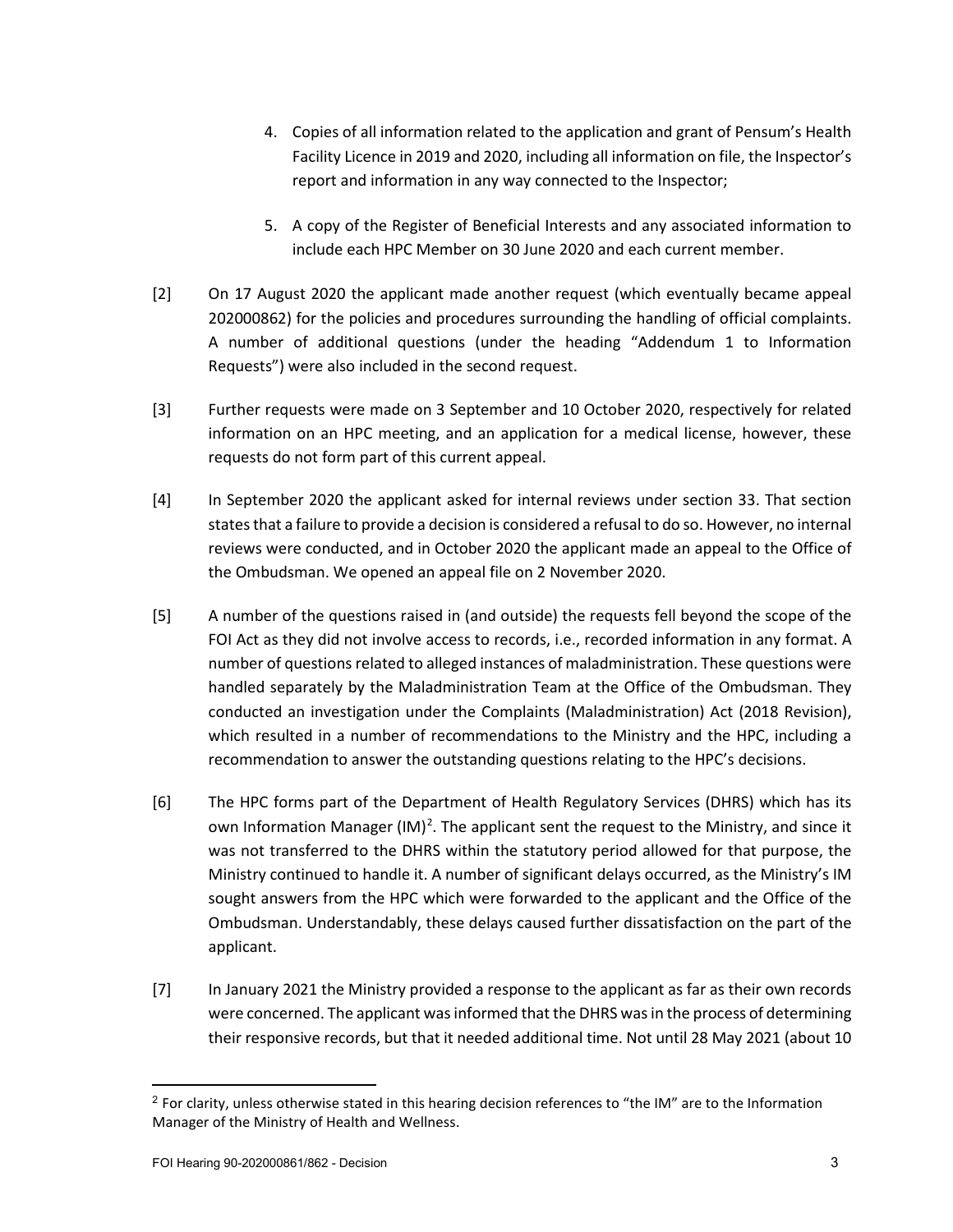months after the initial request was made) did the applicant receive a substantial response that included the HPC. At that time, some records were wholly or partially disclosed, and answers to some of the additional questions were provided. Other records - e.g., concerning reasons for the decisions made - were claimed not to exist.

- [8] The records that were disclosed consisted of board minutes (in response to points 1 and 2 of the initial request) and a variety of other records (in response to points 4 and the additional request of 17 August 2020), which were partially redacted. No records were claimed to be held in response to point 5. The Ministry claimed that the exemption relating to personal information (section 23) applied to the records requested under point 3 (professional certificates of medical practitioners on the HPC Board).
- [9] For the sake of expediency and effectiveness, both appeals are being dealt with in a single hearing decision.

# **B. CONSIDERATION OF ISSUES**

- **a) Did the Ministry make reasonable efforts to locate records that are subject to an application for access, and did it make a record of search efforts?**
- [10] I will consider these questions in tandem, as both relate to regulation 6, which states:

## *Reasonable search*

*6. (1) An information manager shall make reasonable efforts to locate a record that is the subject of an application for access.*

*(2) Where an information manager has been unable to locate the record referred to in paragraph (1), the information manager shall make a record of the efforts that information manager made.*

[11] The question whether a search effort was reasonable under the UK's Freedom of Information Act, 2000 (FOIA) was addressed in the appeal to the Information Tribunal in *Bromley v Information Commissioner* in which the Tribunal concluded that,

> *… the standard of proof to be applied… is the normal civil standard, namely, the balance of probabilities…. [since] there can seldom be absolute certainty that the information relevant to a request does not remain undiscovered somewhere within the public authority's records…*

[12] Furthermore, the Information Tribunal confirmed that a number of factors are relevant to this test, namely: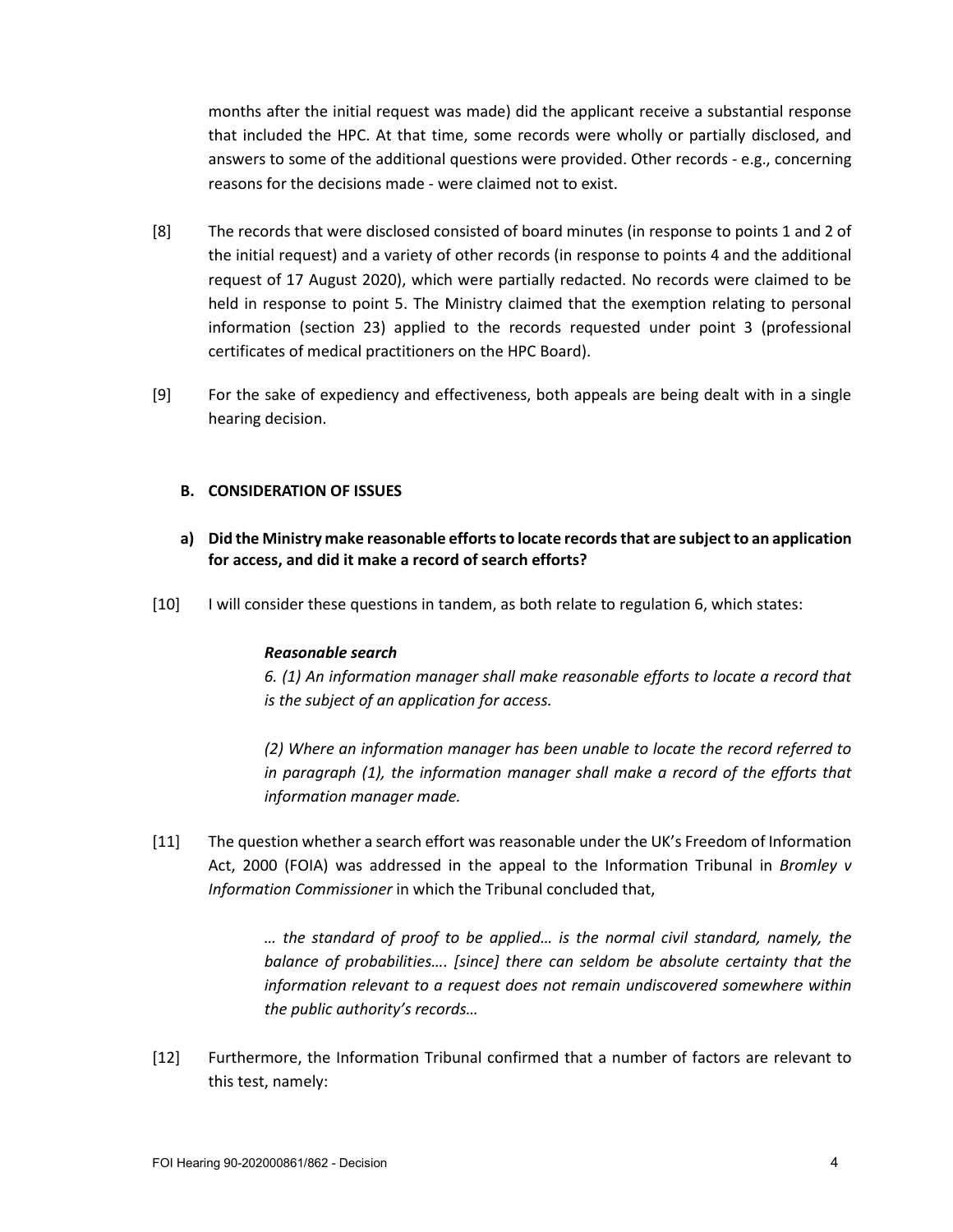- *- the quality of the public authority's initial analysis of the request;*
- *- the scope of the search that it decided to make on the basis of that analysis; and*
- *- the rigour and efficiency with which the search was then conducted[…3](#page-4-0)*
- [13] Given the extensive similarities between the UK and Cayman Islands FOI Acts, I am applying the same standard and factors.
- [14] Although the reasonableness of the search and the compilation of a record of search efforts were listed as two of the issues for consideration in this hearing, the Ministry's submissions did not address these points. The Ministry should have explained its position, especially in light of the applicant's persistent questions on the existence of relevant records. I find this unsatisfactory on the part of the Ministry, especially since section 43(2) puts the burden of proof on the Ministry:

*(2) In any appeal under section 42, the burden of proof shall be on the public or private body to show that it acted in accordance with its obligations under this Act.*

[15] Regarding the search efforts that were made, the IM clarified in a communication to our office in December 2021 that she spent several hours with the Deputy Director/Registrar of the DHRS discussing the request. It is not clear when this meeting took place, but the IM specifically asked about the existence of the requested records. The Deputy /Registrar intimately knows the processes and record keeping practices of the DHRS. The IM stated:

> *[the Deputy Director/Registrar] is fully aware of all types of records kept by the department for the performance of its various functions. She was therefore able to confirm what records exist and what records do not, as most of the applicant's requests are for records that the department was able to say immediately that they do not even create. Therefore, it was less a matter of searching for whether records exist and more a matter of knowing that they do not create those types of records at all. She searched her emails for some records, while others were obtained from their paper and electronic files in their office [at the Government Administration Building] (where all their records are).*

- [16] **Since significant delays were encountered before the records were disclosed, the quality of the IM's initial analysis, and the scope, rigour and efficiency of the initial search were inadequate. To that extent, the Ministry failed to conduct an appropriate search in compliance with regulation 6(1). I accept that the difficulties in communications with the DHRS were in large part to blame for this.**
- [17] **However, since records were ultimately disclosed (albeit after numerous and unreasonable delays), and the IM consulted the person who was best suited to know the record keeping**

<span id="page-4-0"></span><sup>3</sup> *Bromley v Information Commissioner and Environment Agency* (EA/2006/0072) [2011] 1 Info LR 1273 paras 12-13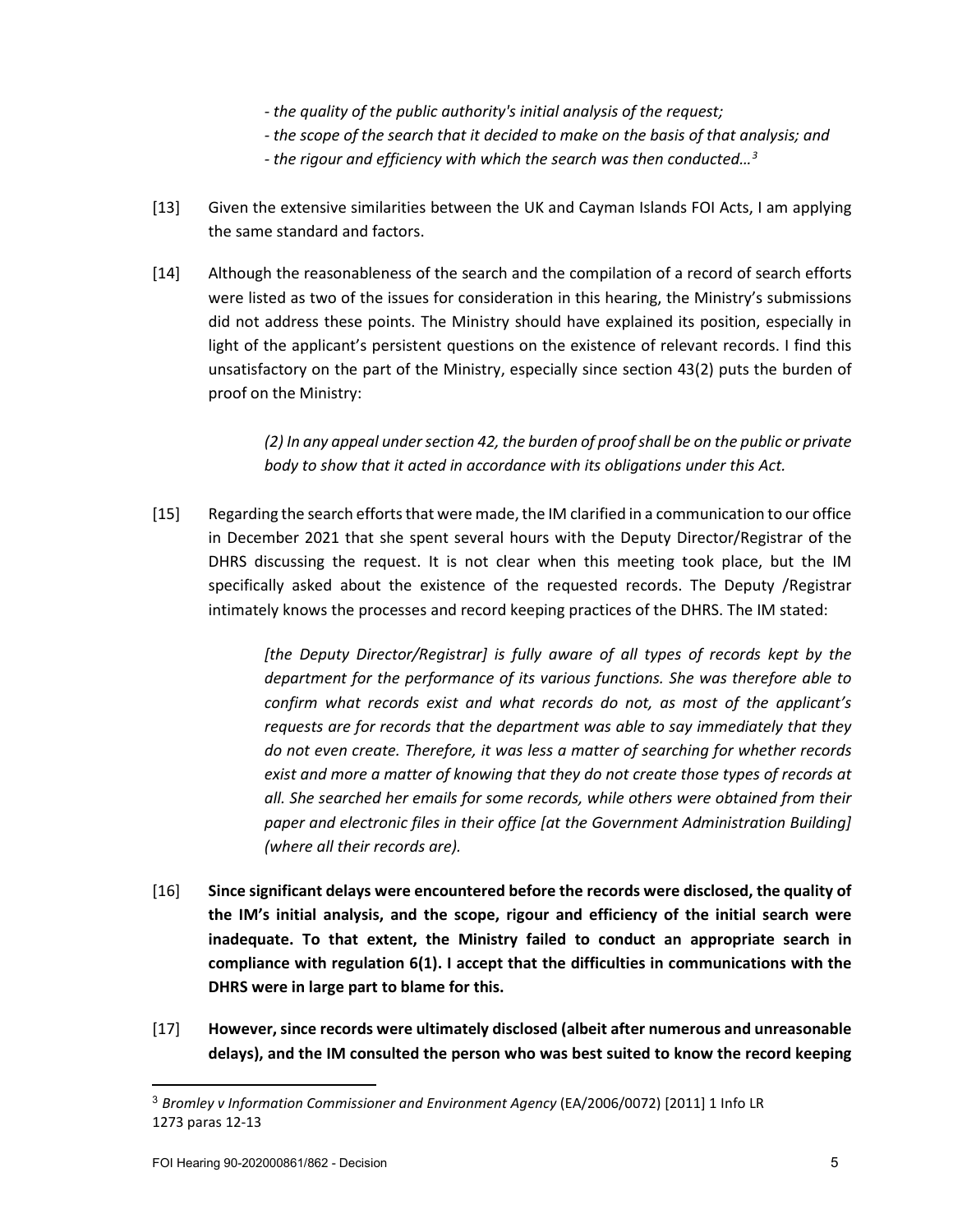**practices of the DHRS/HPC who confirmed that no further records were held in response to the request, I am satisfied that an appropriate search was ultimately undertaken.**

- [18] **In these circumstances and given that an explanation of the search efforts was not provided until more than a year after the appeal was launched, I conclude that no record of the search efforts was made and the Ministry failed to apply regulation 6(2) correctly.** 
	- **b) Did the Ministry conduct an interview with the applicant to ensure that the appropriate records were located, as required by regulation 21(b)?**
- [19] The Ministry's submission did not address this question either, although it was identified as a matter for consideration in this hearing and the Ministry bears the burden of proof.
- [20] Good communications between an IM and an applicant are vital for the success of the Act. The FOI Regulations require that the IM interviews the applicant to seek clarification of the request where it is required, and to identify appropriate responsive records. Regulation 21(b) states:

# *Functions of information managers*

*21. An information manager shall —*

*…*

*… (b) conduct interviews with applicants to ensure that the appropriate records are located;*

- [21] The applicant's understandable frustration with the HPC's decisions to shut down and then reinstate his business was aggravated by the serious delays and apparent lack of documentation on the part of the HPC. The applicant sent numerous emails with clarifications and further questions to the IM, sometimes reverting to hypotheticals. While the IM tried to ensure ongoing communications, it seems that direct communications with the applicant gradually became increasingly difficult. Nonetheless, communications did take place and I do not find that no interviews were conducted.
- [22] The fact that the Ministry IM was coordinating matters on behalf of the Ministry and the DHRS is not an excuse for the delays and deteriorating communications. A similar approach is often successfully used when a request involves two or more public authorities. However, given the problems and delays in this case, consideration should have been given to splitting the request between the two entities and transferring it, at least in part to the DHRS, about which is addressed further below.
- [23] **For these reasons I find that the IMs conducted interviews with the applicant to ensure that appropriate records were located, as required in regulation 21(b).**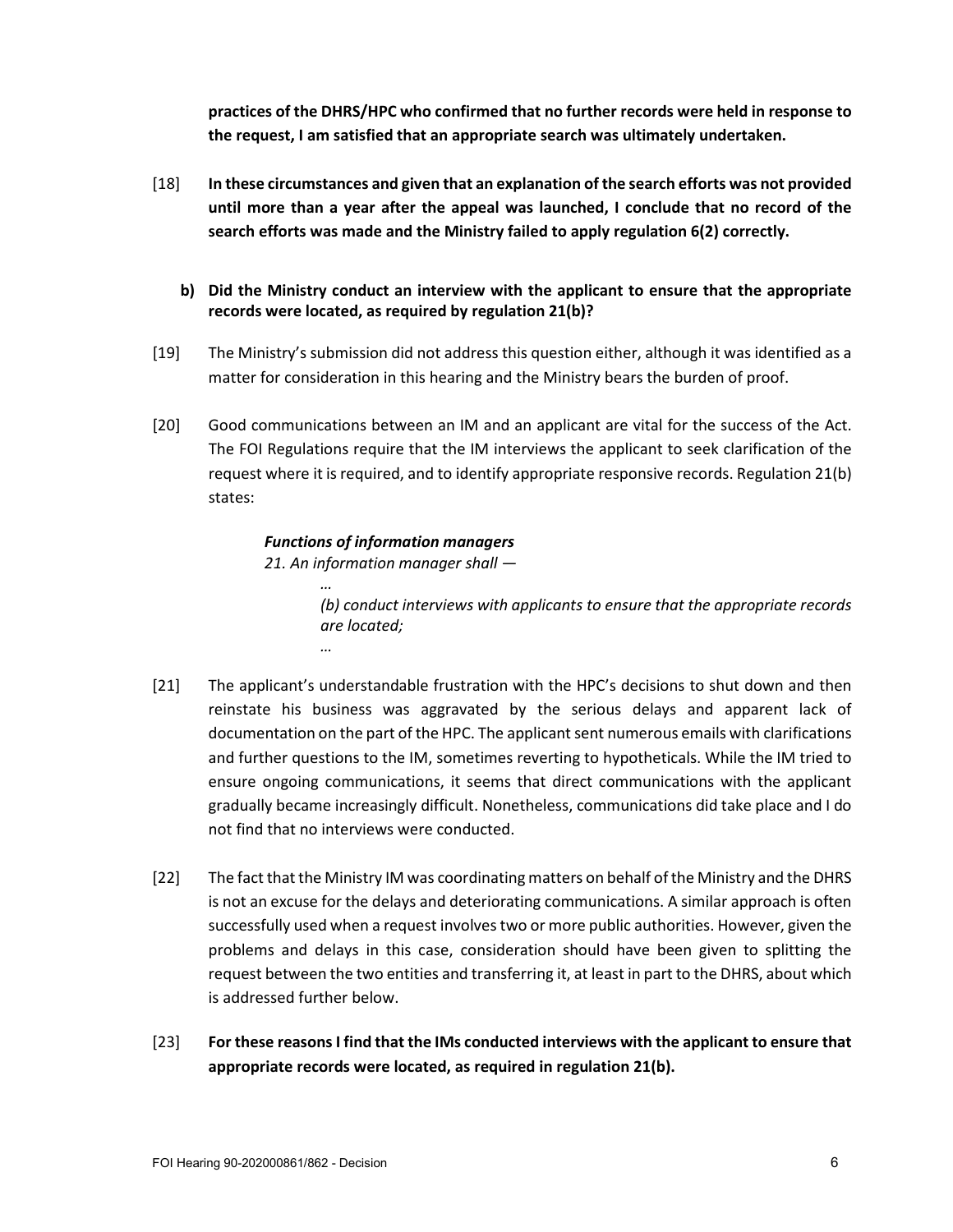- **c) Are the records exempt under section 23(1) because their disclosure would involve the unreasonable disclosure of personal information of any individual, whether living or dead?**
- [24] Section 23 states:

*...*

*…*

*…*

# *Records relating to personal information*

*23. (1) Subject to the remaining provisions of this section, a record is exempt if its disclosure would involve the unreasonable disclosure of personal information of any natural person, whether living or dead.*

*(3) Records relating to personal information shall be exempt without limitation as to time."*

*(5) In determining whether the disclosure of third-party personal information would be reasonable, consideration shall be given as to whether the disclosure would be permitted under the Data Protection Law, 2017.*

[25] "Personal information" is defined in regulation 2 as:

*... information (including information forming part of a database) or an opinion, whether true or not, about an individual, whether living or dead, whose identity is apparent, or can reasonably be ascertained, from the information or opinion, and includes the particulars set out in Schedule 1.*

[26] Schedule 1 of the FOI Regulations provides examples of various types of personal information, including the following:

*(g) information about the individual's educational background;*

*(j) information about an individual gathered in the course of assessments related to the individual's skills, aptitudes and capabilities, including psychometric testing conducted for employment purposes;*

- [27] Paragraph 2 of schedule 1 of the FOI Regulations also excludes certain types of information relating to individuals who occupy or occupied a position in a public authority, as follows:
	- *2. The scope of "personal information", as defined in regulation 2, does not include — (a) where the individual occupies or has occupied a position in a public authority —*

*(i) the name and official contact details of the individual;*

- *(ii) information relating to the position, or its functions;*
- *(iii) the general terms upon, and subject to which, the individual would occupy that position; or*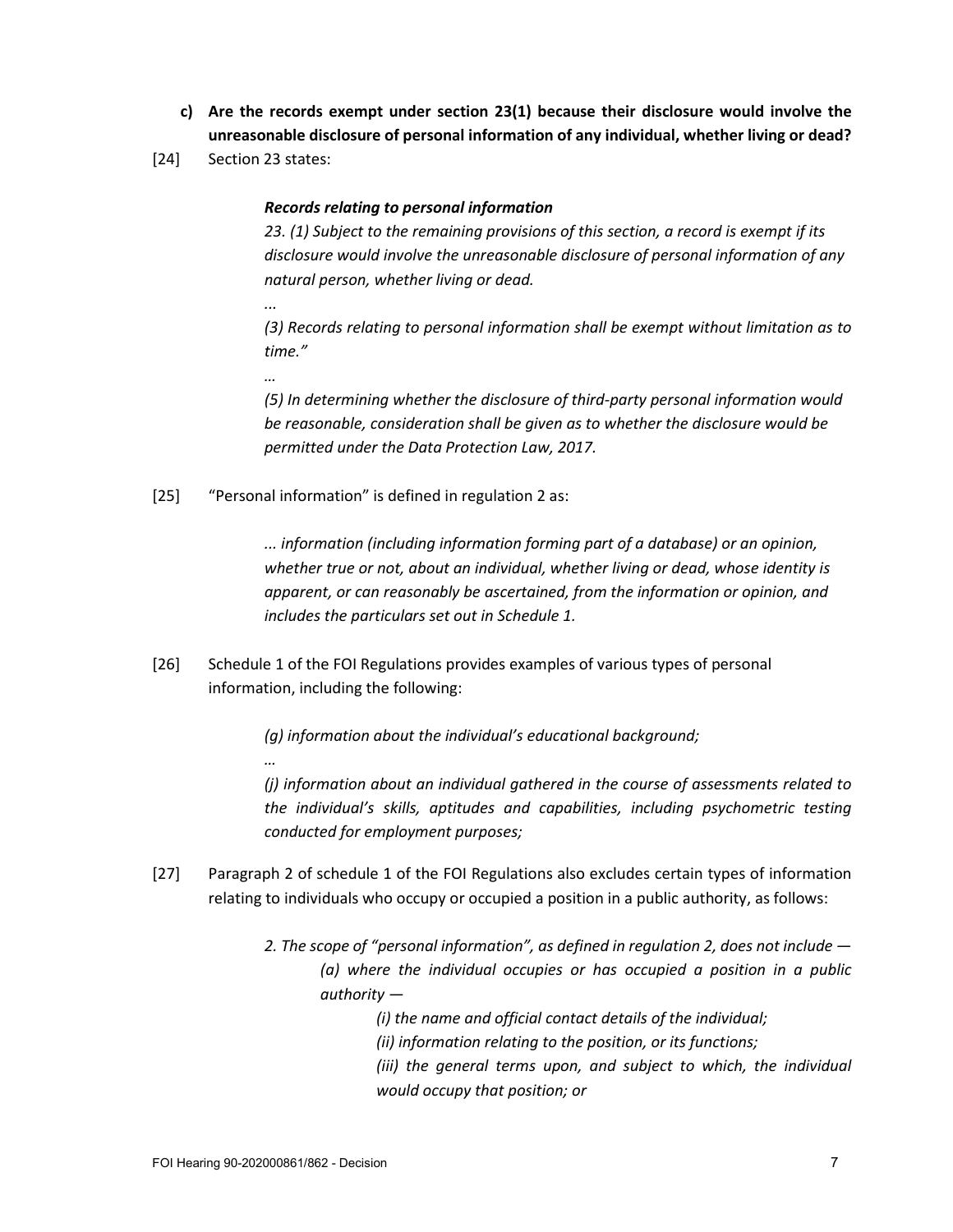*(iv) anything written or recorded in any form by the individual, in the course of and for the purpose of, the performance of the functions of the position; …*

- [28] The responsive records consisted of three email chains, named "Appendix 1", "Appendix 2", and "Appendix 3", as well as copies of certificates regarding degrees and qualifications of a member of the HPC Board ("the certificates"). Appendices 1 and 3 were partially redacted, and the certificates were withheld in their entirety. Appendix 2 contained no redactions. The following redactions were made:
	- Appendix 1:
		- o private email addresses of three HPC members;
		- o a partial quote from an email message about an HPC member's whereabouts;
		- o an email message about an HPC member's whereabouts;
	- Appendix 2: no redactions;
	- Appendix 3:
		- o Private email addresses of the same HPC members;
		- $\circ$  One paragraph of an email message about an HPC member's whereabouts;
	- The certificates of a medical practitioner who was a member of the HPC were withheld in their entirety.

#### **Appendices 1-3 - email addresses**

- [29] Apart from the redactions listed above, the contents of the email chains in appendices 1, 2 and 3 were disclosed in their entirety, including the names and personal particulars of HPC Board members, such as phone numbers and email addresses.
- [30] Paragraph 2 of schedule 1 of the FOI Regulations states that some types of information relating to individuals who occupy or occupied a position in a public authority do not constitute "personal information". This includes "the name and the official contact details" of such individuals.
- [31] The redacted email addresses were non-governmental, personal email accounts. However, in the context of the responsive records, the email accounts were used to communicate with other members about the official business of the HPC. The other people on these email chains used government-issued emails, and those addresses were disclosed.
- [32] When dealing with HPC business, such as the email exchanges in the redacted records, the members of the HPC Board acted in their official capacity as public officers. While these email addresses were not generated by the government, to the extent that they were used in pursuit of the official business of the HPC or any other public authority, they constituted an official means of communication. For clarity, this rationale would not apply to any messages of a private nature that may have been made using the same email accounts (of which none were included in the email chains).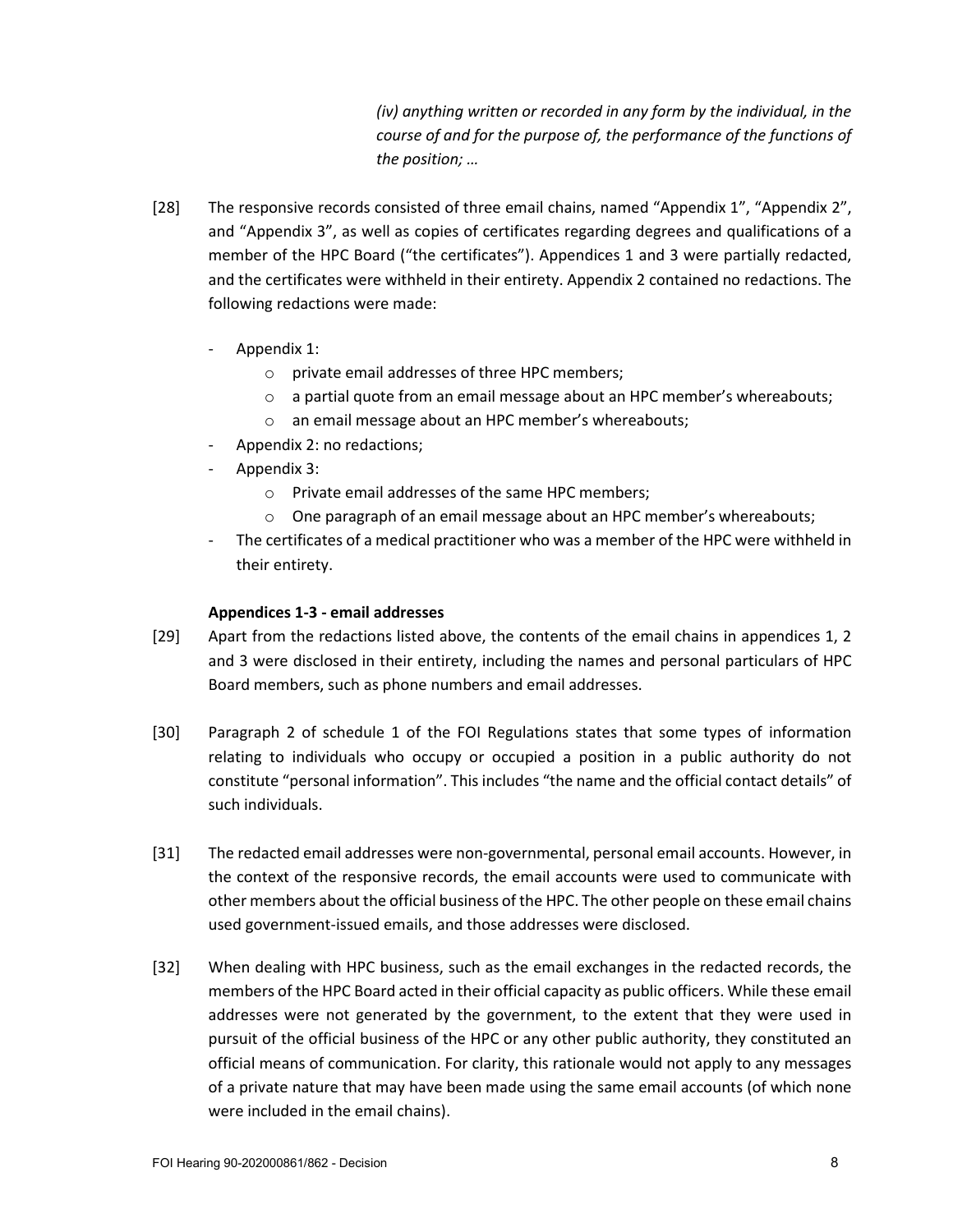- [33] Therefore, since the redacted email addresses are part of the "contact details of the individuals", and these individuals were acting in an official capacity, I regard the addresses as falling outside the definition of "personal information". Consequently, the email addresses are not capable of being exempted as personal information under section 23, in so far as they are used in official communications.
- [34] In considering the impact of the Data Protection Act (2021 Revision) (DPA), as required under section 23(5), the disclosure can rely on the sixth legal basis in schedule 2 of the DPA, the "legitimate interest" condition for processing, because the processing of the official contact information (in the form of disclosure) is necessary for the purposes of the legitimate interests pursued by the Ministry/HPC (the data controller) in applying the provisions of the FOI Act, and the processing is not unwarranted by reason of prejudice to the rights and freedoms of the individuals concerned, who in their capacity as board members were acting as public officers.
- [35] Even if the redacted email addresses of the three HPC members were considered personal information under the FOI Act (which I do not believe to be the case for the above reasons), I would not find disclosure unreasonable, and the email addresses are therefore not exempted under section 23. Since the three members were using these email addresses for official communications, the individuals can have no reasonable expectation of privacy in regard to the contact details.
- [36] As I have found that the exemption in section 23 does not apply, I am not required to conduct a public interest test under section 26.

# [37] **For these reasons, I find that the redacted email addresses in appendices 1 and 3 are not exempt under section 23.**

- [38] I note that the email chains with the redacted email addresses contain details of the applicant's business application with personal information of a number of additional individuals, including copies of three drivers' licenses (of the applicant, his wife and a third individual) and various sensitive information relating to the business. That information was not redacted, presumably because it was thought that the applicant already had access to it as it relates to him. These records were initially submitted to the HPC by the applicant, and now form part of the HPC's files.
- [39] In this regard, the Ministry should have considered that disclosure under the FOI Act is normally not limited to a specific applicant, but is to the world at large, which would not be appropriate in this instance.
- [40] **For the above reasons the email chains in appendices 1, 2, and 3 should not be disclosed to the world at large, as would normally be the case, and any disclosure of the email chains is therefore to the applicant only.**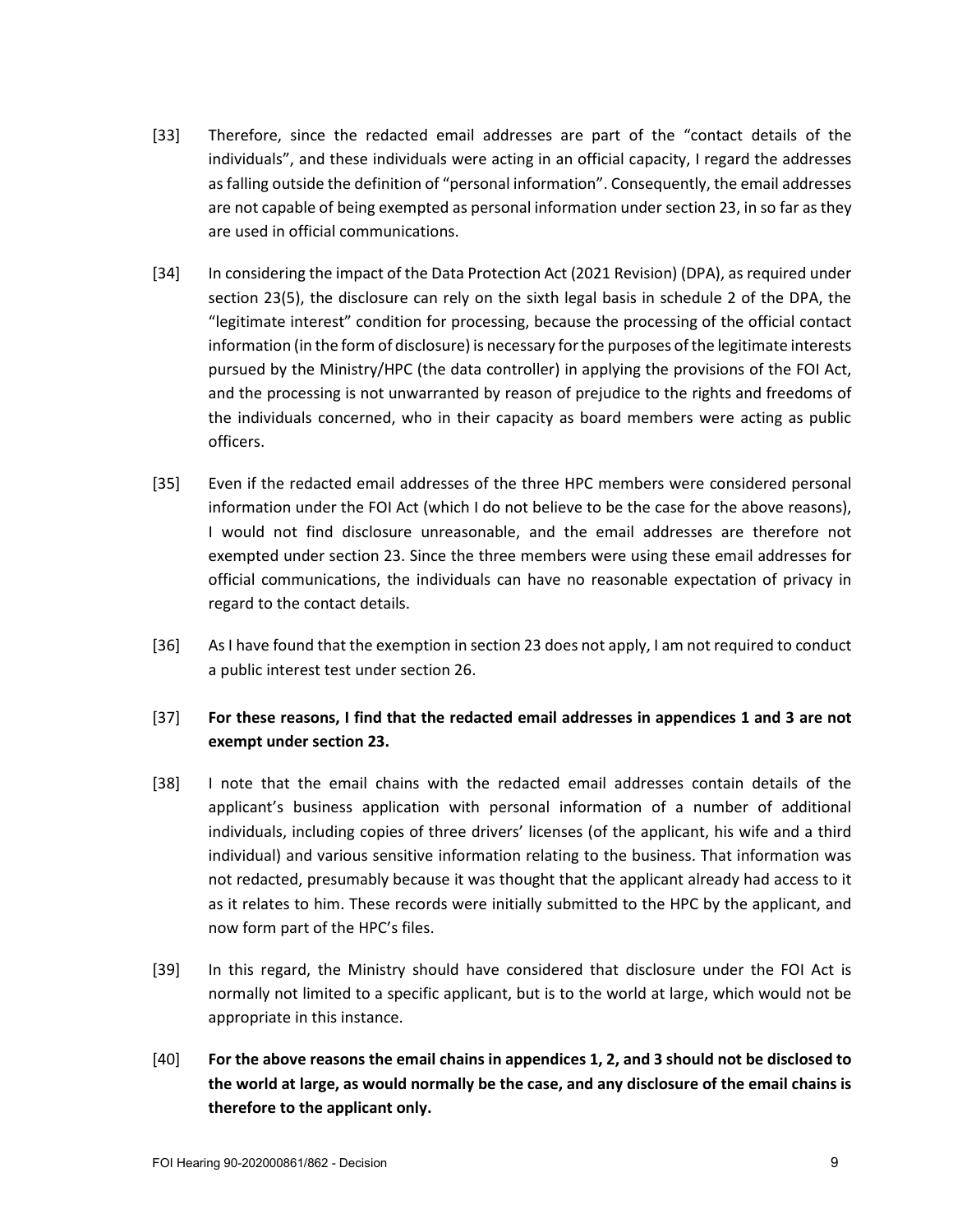[41] I wish to add that, while the use of private email addresses by board members may appear to be convenient, it is not clear how HPC would meet its statutory obligations under the DPA after such members leave the board. For instance, how would the HPC or the DHRS, as the responsible data controller, ensure that any personal data be permanently deleted from personal email services in those circumstances? For this reason, some public authorities provide board members with a government-issued email address for official use. Such addresses remain active only as long as their owner remains on the board. This approach is preferable as it ensures that the public authority remains in control of any relevant information, including sensitive and personal information of clients, also after the composition of the board changes.

#### **Appendices 1-3 - Information regarding members' whereabouts contained in the emails**

- [42] The Ministry redacted a few brief statements on the physical whereabouts of HPC members in the email chains in appendices 1 and 3. At first glance, the redacted statements appear to be innocuous and the Ministry has not explained why they would be exempt, e.g. in the event that an individual's safety was at stake. Considering that the information is about two or more years old, it is not clear that such a claim could be maintained.
- [43] The redacted information matches the definition of "personal information" in regulation 2, as it is about identifiable individuals. However, it relates to the individuals' official duties as members of the HPC, not to their personal life outside of their public position. The information is relevant to the official business of the HPC, as it relates to members' ability to take part in meetings. As such, while it may seem innocuous, the redacted information forms part of the official record and is responsive to the applicant's request.
- [44] Under these circumstances disclosure would not, in any way, prejudice the rights and freedoms of the individuals or be unreasonable. The DPA permits disclosure based on the sixth legal basis in schedule 2 of the DPA - the "legitimate interest" condition for processing since the disclosure of the information is necessary for the purposes of the legitimate interests pursued by the DHRS/HPC (the data controller) in applying the provisions of the FOI Act, and the processing is not unwarranted by reason of prejudice to the rights and freedoms of the board members as public officers.
- [45] **For these reasons, the disclosure of the redacted statements on the HPC members' whereabouts would not be unreasonable and the information is not exempted under section 23.**
- [46] Since I have found that the exemption in section 23 does not apply, I am not required to conduct a public interest test.

## **Medical certificates, qualifications and degrees**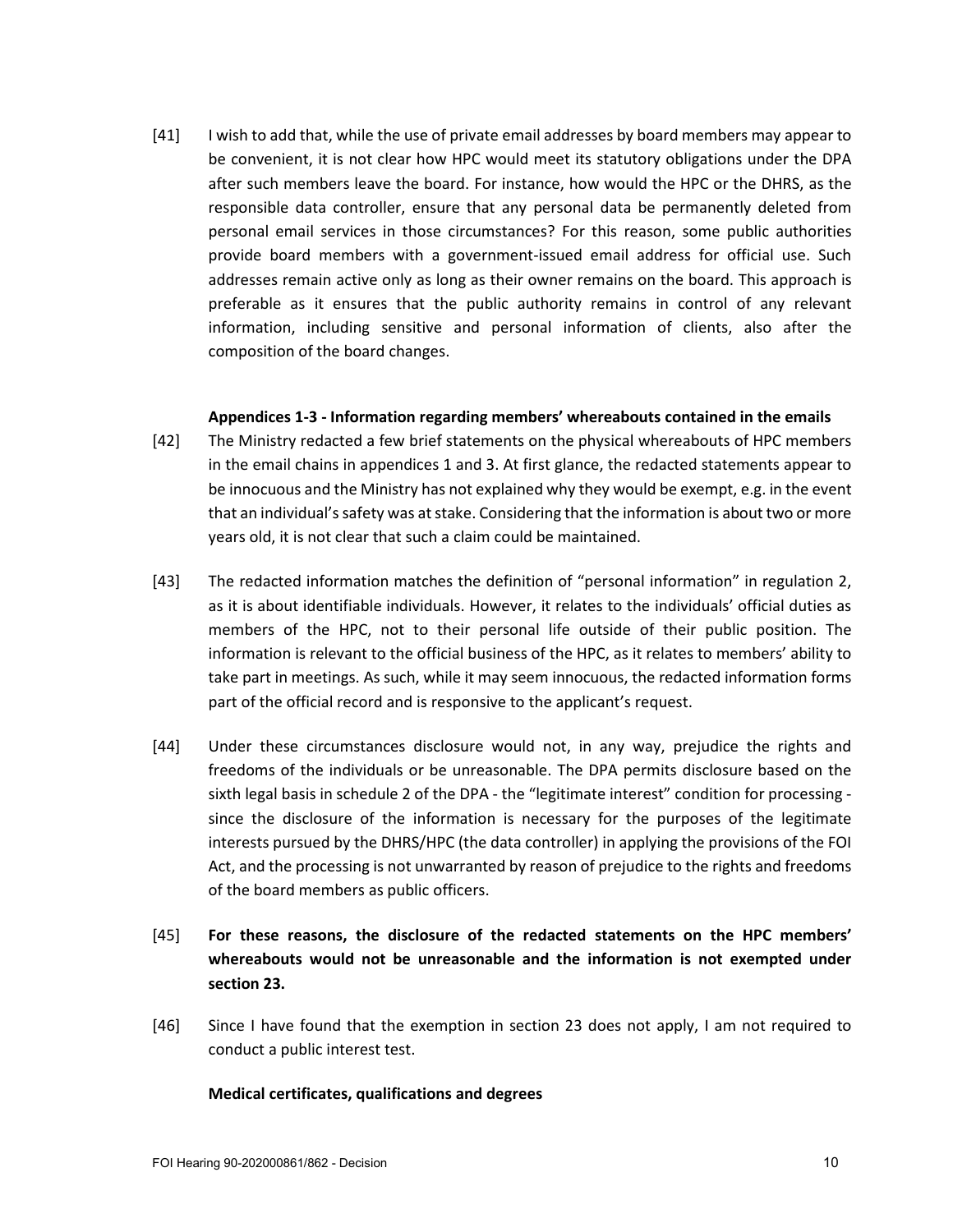- [47] In response to point 3 of the request, the IM explained to us that on, or around 30 June 2020 there was only one member of the HPC Board who was a medical practitioner. The Chair (also a physician) was active until 1 June 2020 only. She was reappointed on that date but resigned the same day. The Deputy Chair (not a medical practitioner) then presided over the Committee until another Chair (again, a physician) was appointed on 14 July 2020. Therefore, the certificates in question pertain to the single physician who was a member "on, or around 30 June" as specified in the applicant's request. All of the certificates were withheld under section 23.
- [48] The applicant claimed that it is reasonable and broadly in the public interest to disclose documents such as the medical certificates, since the public should be able to verify that board members are fully qualified. The exemption should not outweigh this general public interest in accountability and openness, and therefore disclosure would not be unreasonable. The applicant also pointed out that such certificates are often required to be displayed publicly to avoid misrepresentation, and there is therefore no reason to withhold the certificates.
- [49] In addressing the redaction of the certificates, the Ministry conceded that "information relating to an HPC member's functions is not personal information", but it claimed that *"their professional certification and any other information under which they are licensed to practice medicine in the Cayman Islands"* is personal information.
- [50] Furthermore, the Ministry claimed that,

*… the reasonable expectations of the third parties taking into account the nature of the records and the circumstances in which the records were obtained, would be that the records would be used for the sole purpose it was given and would not be made available to the public.*

[51] In accordance with section 23(5), the Ministry considered whether the Data Protection Act (2021 Revision) (DPA) precluded disclosure of a record or part thereof. In this regard, the Ministry claimed:

> *The first data protection principle is most relevant in this instance. Therefore, disclosure of personal data must be fair, lawful and meet one of the conditions in Schedule 2 of the Data Protection Act. The balancing exercise under the Data Protection Act infers that there must be a justification basis to disclose personal information. In this instance, we are unable to find any compelling reason for the disclosure of the requested records.*

[52] In addition to the general arguments raised in relation to the email chains, above, and in response to the arguments and questions of the applicant, the Ministry also stated: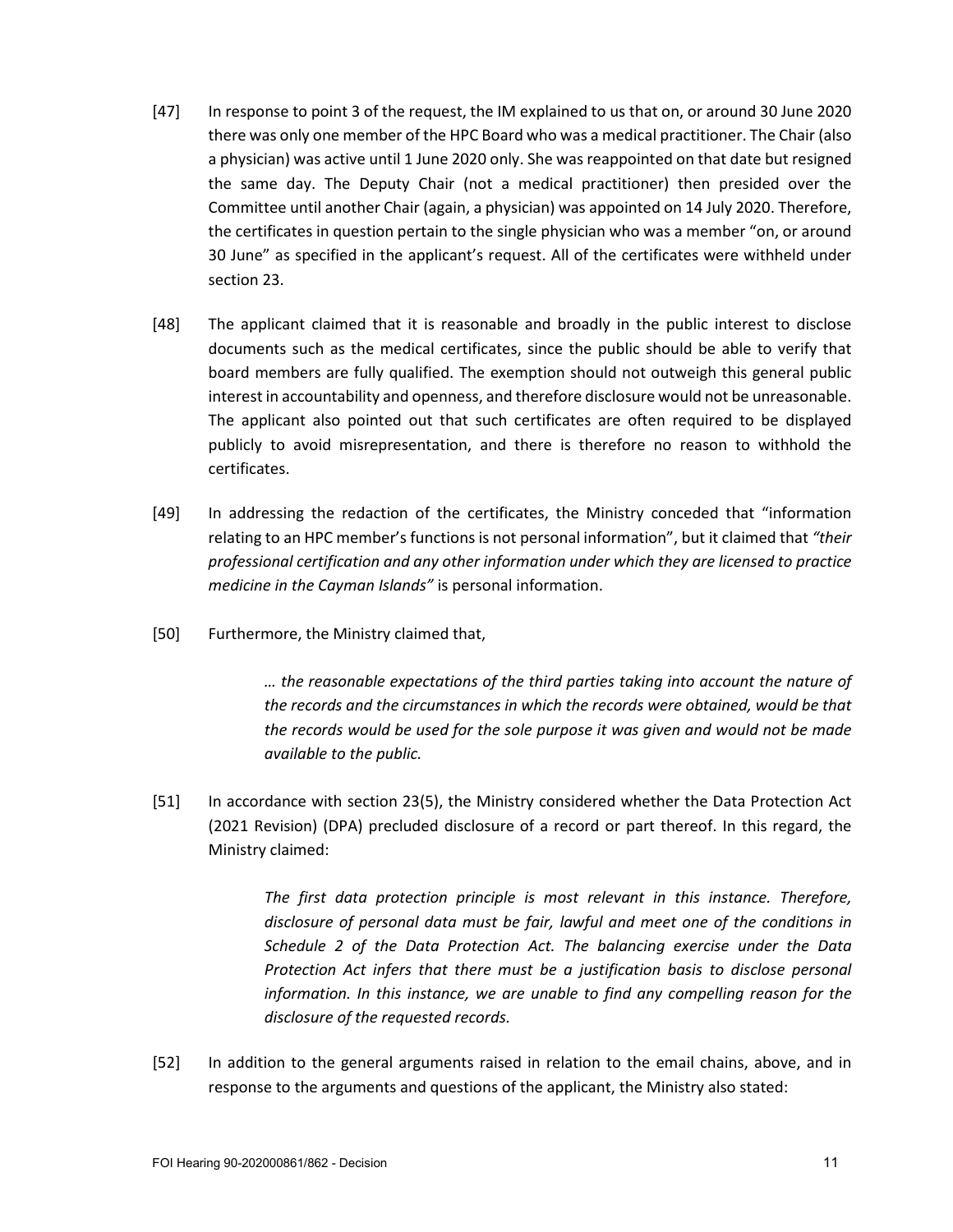- there was no obligation for members of the HPC Board to post their qualifications publicly;
- not all HPC members are medical practitioners; and,
- "there is a distinction between being aware that someone holds a particular certification and providing the public with copies of the same", since the competent authority has already determined the suitability of each of the members.
- [53] Therefore. the Ministry concluded that the disclosure of the certificates would be unreasonable, and that the exemption in section 23 was engaged.
- [54] Contrary to the Ministry's position, it is wrong to assume that, although a record is obtained for a particular purpose (e.g., to verify qualifications in order to issue a licence), it could not be disclosed under the FOI Act. If this were true, not a single government record would conceivably ever be disclosed under the Act.
- [55] The certificates are clearly "information about the individual's educational background", as stated in paragraph 1 of schedule 1, quoted above. The individual in question is a private sector physician who is a member of the HPC.
- [56] The certificates could potentially fall within the exclusion in paragraph 2(a)(ii) of schedule 1 of the FOI Regulations, which excludes certain types of information from the definition if the individual occupies a position in a public authority. Above, I have already found that the private sector individuals who sit on the HPC Board fit that profile.
- [57] In regard to such individuals, paragraph 2(a)(ii) of schedule 1 excludes (amongst other things) the following information from the definition of "personal information":
	- *(ii) information relating to the position, or its functions;*
- [58] Under paragraph 1 of schedule 1 of the Health Practice Act (2021 Revision) which deals with the composition of the HPC - Board members are not required to be medical practitioners. The certificates are held by the DHRS as a result of its regulatory function, not as a prerequisite for membership in the HPC. Under these circumstances, the certificates do not "relate to the position, or its functions", and they are, therefore, not excluded from the definition of "personal information" in schedule 1.
- [59] A previous hearing decision under the FOI Act affirmed that certificates of private medical practitioners were "personal information", and that disclosure would be unreasonable. As a result, the certificates remained withheld. Although that decision does not set legal precedent, it does give an indication of how the exemption generally relates to certificates belonging to private sector physicians.<sup>[4](#page-11-0)</sup>

<span id="page-11-0"></span><sup>4</sup> Information Commissioner's Office, Hearing Decision 53-01715 Department of Health Regulatory Services, 9 June 2016.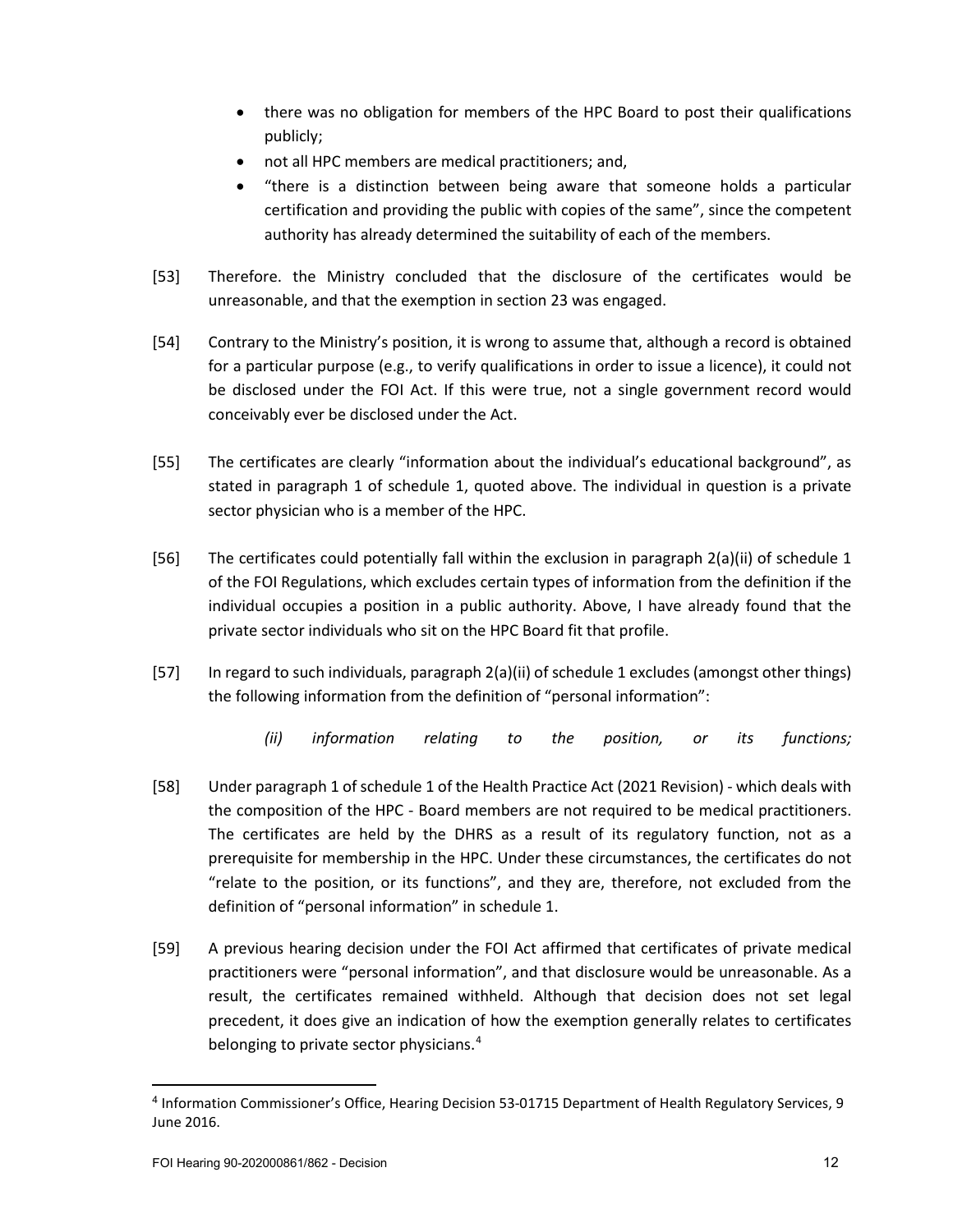- [60] I agree that the individual would most likely not expect their educational certificates to be published to the world at large. I am particularly concerned that some of the personal details contained in the certificates could be used malevolently, e.g., in the context of identity theft, although I want to make absolutely clear that I am not suggesting the applicant would do so. Nonetheless, the disclosure of the certificates under consideration would be to the world at large, not only to the applicant, and anyone would be able to access them. As well, in regard to the requirement in section 23(5) that the DPA be taken into consideration, there is no applicable processing condition of the data under that Act, and disclosure would consequently be unreasonable.
- [61] **For these reasons, I find that the educational certificates are personal information in accordance with the definition in regulation 2 and schedule 1 of the FOI Regulations, and that it would be unreasonable to disclose the certificates. The certificates are therefore exempt from disclosure under section 23(1).**
- [62] Since I have found that the exemption applied, there is no public interest test under section 26(1).

#### **Additional issues**

#### **Timelines, records and reasons**

- [63] As explained above, a substantive response to the request, including the disclosure of some of the requested records, was delayed for several months. The main request was made near the end of July 2020, and while some questions were answered in January 2021, a final decision and (partial) disclosure was not communicated to the applicant until May 2021. The Ministry has not explained these delays, and only stated that records "were provided". The division of labour between the Ministry's IM and the DHRS/HPC appears to have been a contributing factor in these delays.
- [64] The applicant was understandably deeply upset about the decisions taken by the HPC in regard to his business and fired off a steady flow of communications with intricate clarifications and addenda which at times were hypothetical, and which often blurred the lines between questions under the FOI Act and the Maladministration Act. The applicant explicitly argued that certain questions, e.g., those relating to the recusal of board members, should be considered broadly, not exclusively under the FOI Act. Given these arguments, it is worth pointing out that the present decision is made under the FOI Act, and it is supplemented by our separate decision under the Maladministration Act which addresses further questions applicable under that Act.
- [65] The FOI Act pertains to records that are held, not to records that ought to be held. It is not within the powers of the Ombudsman under the FOI Act to require that a new record be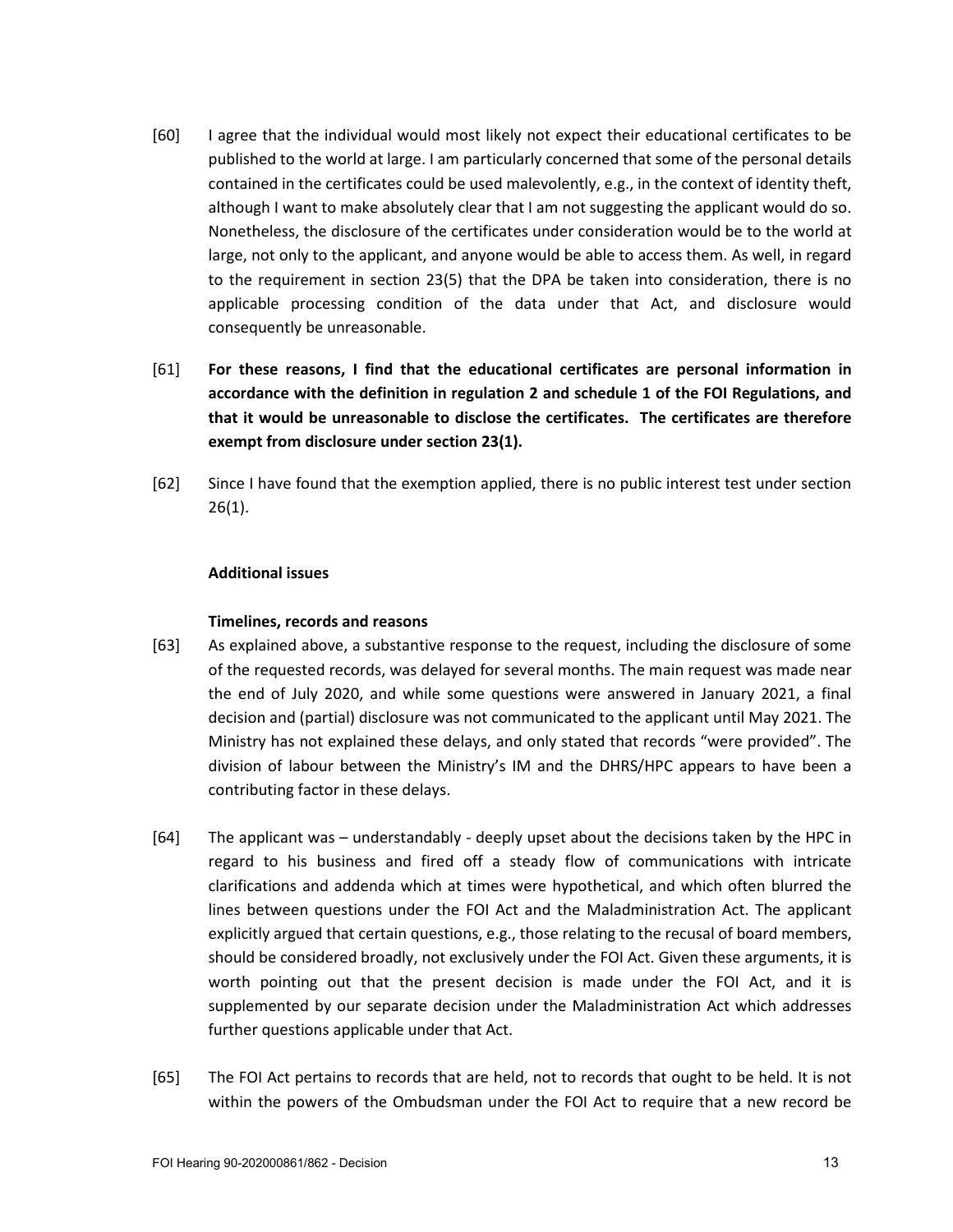created, or that an existing record be amended to make it more complete, e.g., by adding reasons for decisions made. Nor is it the Ombudsman's role under the FOI Act to determine what records should be created and kept, except to point out, under section 44(2), that the normal rules for record keeping must apply. In that regard, I wish to draw attention to section 6(1) of the *National Archive and Public Records Act (2015 Revision)*, which requires that "full and accurate" records have to be made and maintained:

#### *General duties as to public records*

*6. (1) Every public agency shall make and maintain full and accurate public records of its business and affairs, and such public records shall be managed and maintained in accordance with this Law.*

To the extent that the decisions of the HPC were insufficiently documented - as they appear to have been in regard to the reasons for decisions pertaining to the applicant's business – the above provision was not applied correctly.

[66] Since the reasons for the decision to shut down and then reinstate the applicant's business were not provided (e.g., in the minutes of the HPC), the decisions of the HPC were not sufficiently documented, pursuant to section 27 of the FOI Act, which requires that reasons are given for decisions:

#### *Making of decisions and reasons public*

*27. Public authorities shall make their best efforts to ensure that decisions and the reasons for those decisions are made public unless the information that would be disclosed thereby is exempt under this Act.*

[67] This principle is confirmed in section 19 of the schedule to the Cayman Islands Constitution Order, 2009, which requires that a person whose interests have been adversely affected by a decision of a public official "has the right to request and be given written reasons for that decision."

#### **Transfer of the request**

[68] In its response to the applicant in May 2021 the Ministry indicated that records relating to point 5 of the request (i.e., beneficial ownership information relating to each HPC Board member) "… are not held in the Department or Ministry; if they exist, they would be with the Commissions Secretariat." In these circumstances, section 8 requires that the relevant part of the request is transferred to another public authority, as follows:

#### *Transfer of requests*

*8. (1) Where an application is made to a public authority for a record —*

*(a) which is held by another public authority; or*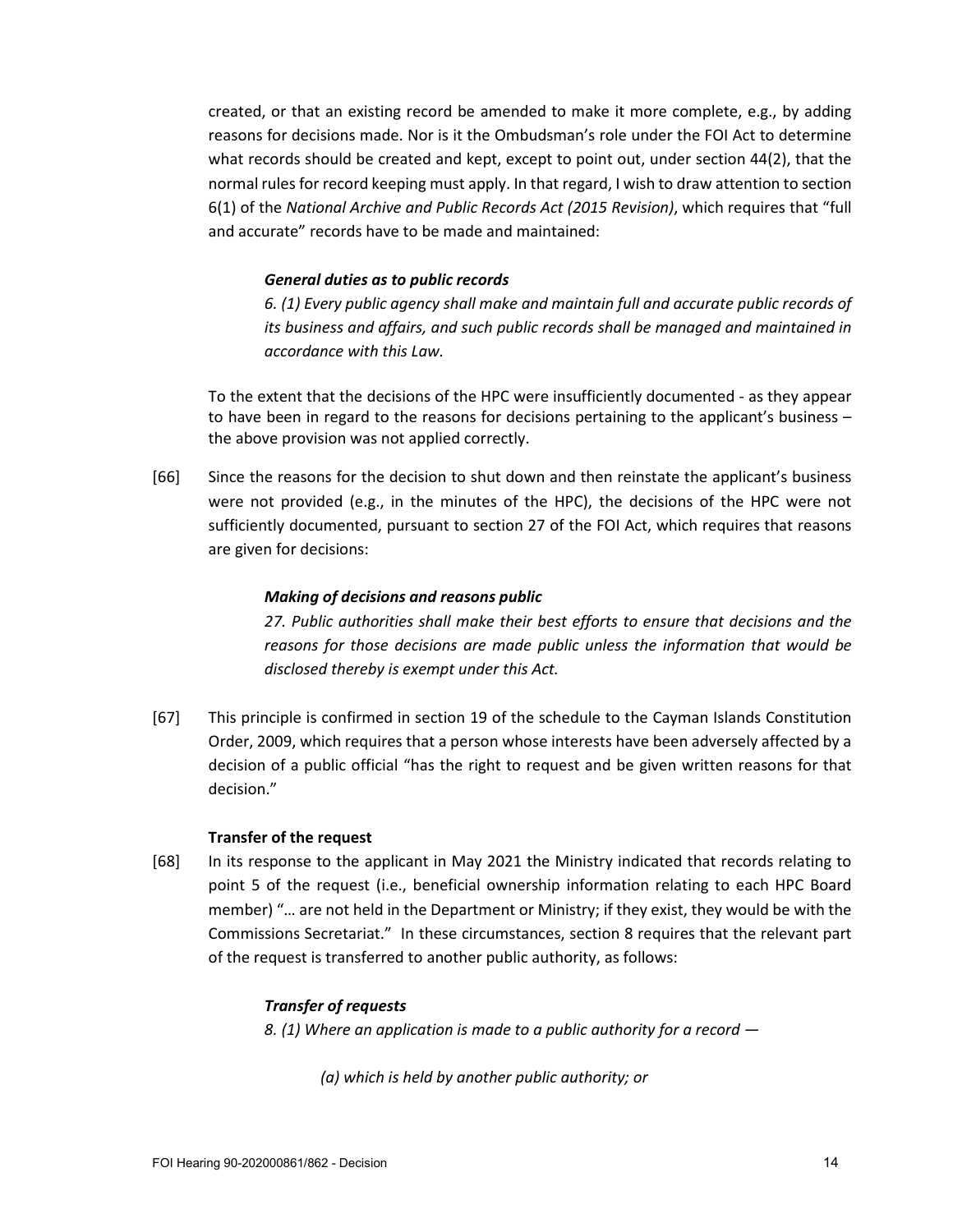*(b) the subject-matter of which is more closely connected with the functions of another public authority,*

*the first mentioned public authority shall transfer the application or such part of it as may be appropriate to that other public authority, and shall inform the applicant immediately of the transfer or in such period as may be prescribed in regulations.*

*(2) A transfer of an application pursuant to subsection (1) shall be made as soon as practicable but not later than ten calendar days after the date of receipt of the application.*

[69] The Ministry's submissions do not mention the transfer of the request, and I have not been provided with evidence that the request was transferred to the Commissions Secretariat. It is not clear why the IM took 10 months to reach the conclusion that additional records might be held by another public authority. At that time, the case was in the appeal stage, and it was too late to transfer the request elsewhere, at least within the statutory timelines in section 8.

## [70] **Therefore, the Ministry failed to transfer the request as required under section 8(1).**

## **Internal reviews**

[71] The applicant asked for internal reviews of two decisions, on the basis that no response had been given. I have not been provided with any reasons why the Chief Officer neglected to conduct the requested internal reviews.

## [72] **Therefore, the Ministry failed to carry out internal reviews as required under section 34.**

## **C. FINDINGS AND DECISION**

Under section 43(1) of the Freedom of Information Act, for the reasons outlined above, I make the following findings and decision:

- the Ministry/DHRS initially failed, but ultimately, after significant delays succeeded in conducting a reasonable search, as required under section 6(1);
- the Ministry/DHRS failed to make a record of its search efforts, as required under regulation 6(2);
- the Ministry/DHRS conducted adequate interviews with the applicant to ensure that appropriate records were located, as required in regulation 21(b);
- redacted email addresses and statements on the whereabouts of Board members in appendices 1 and 3 were not exempt under section 23(1);
- the medical certificates of an HPC member were exempt under section 23(1);